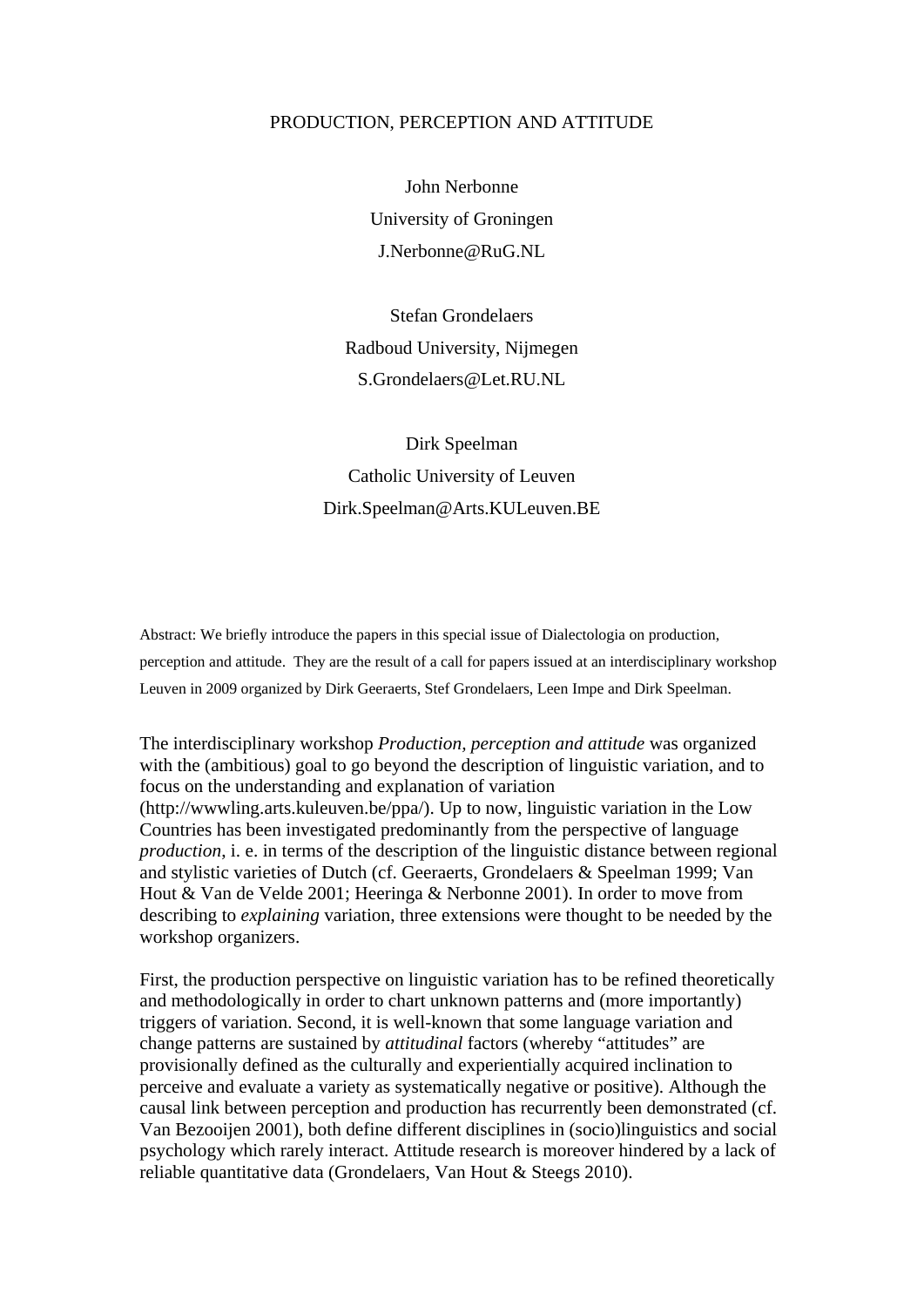In addition to these two perspectives, the workshop also focused on the (often missing) link between the production and the evaluative perception of language variation. Before language variation can be subjectively evaluated, it must first be recognized by the layman. Perceptual dialectology (Preston 1999) therefore investigates to what extent linguistic laymen recognize and understand other varieties, and where they situate the boundaries between their own and other varieties. Another crucial perspective which has largely been ignored in this respect is the mutual intelligibility between language varieties, a factor which is co-determined by attitudes and by linguistic distance (Gooskens 2007).

### The talks were held at the beautiful Convent of Chièvres

(<http://wwwling.arts.kuleuven.be/ppa/venue.htm>), a part of the Catholic University of Leuven, and there were approximately 70 participants. We issued a call for papers at the conference, encouraging the speakers and poster presenters to consider publication in this collection, to which there was a gratifying response. The papers were refereed and the result you see before you.

## **The papers**

Dennis Preston's paper, "The Power of Language Regard – Discrimination, Classification, Comprehension and Production", was one of the keynote lectures at the Leuven workshop and is an excellent introductory paper to this volume. Preston suggests that we focus on the general phenomenon of LANGUAGE REGARD as a broad category encompassing both implicit attitudes toward language varieties as they are perceived and explicit opinions about varieties which may or may not be coupled with effective means of identifying those varieties. Preston deliberately includes nonevaluative beliefs about language varieties under 'regard' and focuses on how regard (or what we dubbed "attitude" in our title) influences production and perception.

Some sociolinguists have postulated that language regard (attitudes toward specific speech habits) might be so uniform throughout a language community as to provide a defining criterion (for dialects and sociolects), but Preston suggests scepticism with respect to this point, referring to recent Danish work. In the major argument in the paper Preston argues that language regard may explain how subconscious language changes (or "changes from below") are at all possible. He re-examines several studies which have shown how unaware speakers are of the changes in their own pronunciation in the wake of the famous NORTHERN CITIES SHIFT (hence: NCS, Labov, 1994). Experiments have disclosed systematic misperceptions, where subjects consistently interpret a token of 'socks' as 'sacks', which may not seem surprising, as its pronunciation is closer to [æ] than [ɔ]. But Preston admonishes that this should seem surprising, since it involves the most common realization of the word in the subjects' own speech is [æ]. He proposes that the subjects' language regard influences their perception. They perceive isolated words in a pre-NCS fashion, one that apparently accords best with their own notion of the correctness of local speech. More strikingly, Niedzielski (1999) asked subjects to match an acoustic sample from a word they were told (whose pronunciation they therefore "knew"), and with one of three acoustic samples, one of which matched the vocal quality (the first two formants) of the first token exactly, and two which were acoustically much closer to pre-NCS pronunciations. Subjects consistently failed to match the first pronunciation they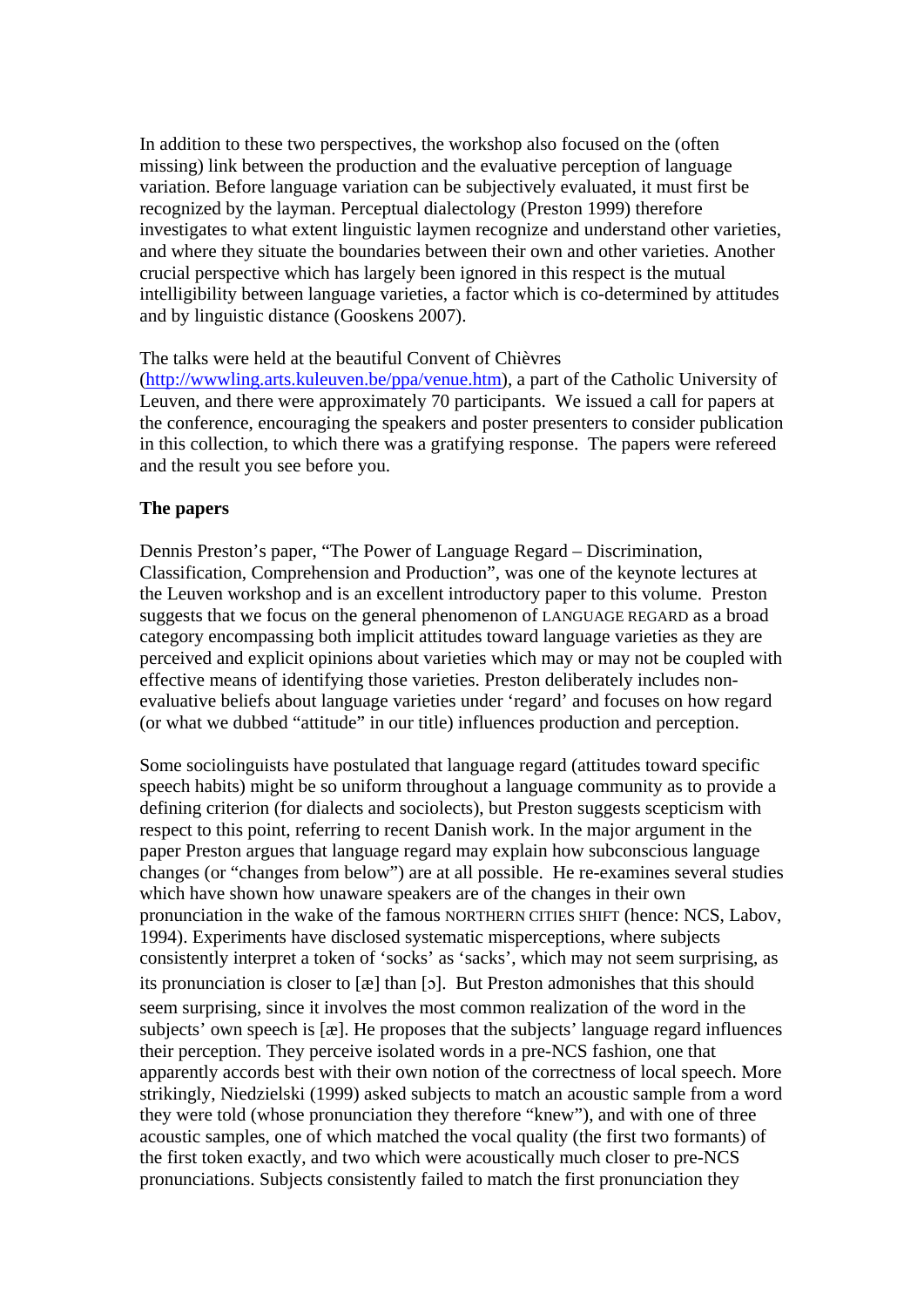heard with the acoustically comparable element and consistently chose a vowel closer to the older, pre-NCS variant. Preston suggests of course that language regard is the missing premise in the explanatory syllogism: subjects "hear" what they expect to hear on the basis of the word they are told is being pronounced, but fail to choose the vowel quality they themselves use as the match to the first token. Preston also discusses how NCS effects fail to influence what language users perceive as rhymes, and by examining the confusion matrix of vowels resulting from the experiment, is able to show that misperception is due less to phonetic proximity than to expectations arising from pre-NCS pronunciations – choices due to language regard, in this case local residents belief in the standard quality of local speech.

Anja Schüppert and Charlotte Gooskens use reaction times to investigate the relation between language attitudes and comprehension. They study Scandinavian languages, where receptive bilingualism is common, i.e. the ability to understand another Scandinavian language well enough so that conversation partners may each speak in his or her own language during a conversation. They focus on receptive bilingualism between Swedish and Danish, which is notoriously asymmetric: Danes understand spoken Swedish better than Swedes understand spoken Danish. Earlier research has assumed that the degree of comprehension of a related language or dialect might be explained by linguistic factors, but also by attitude and experience, and indeed Danes are in general more positive about their neighbors' language than Swedes are. Schüppert and Gooskens' experiments investigating the degree of comprehension take the clever step of including subjects with little experience in the other language, and, presumably rather underdeveloped attitudes toward it – children! The results are interesting in two respects. First, they extend the surprising results of an earlier experiment of their own in which it turned out that there was no difference in comprehension between the Danish and Swedish children, indicating that linguistic differences cannot be the source of the asymmetry in adult comprehension. Second, they also elicited their subjects' attitudes toward their neighbors' language, which turn out to correlate only weakly  $(-0.1 < r < 0.1)$  with comprehension rates. The conclusion might be that the notorious Danish-Swedish asymmetry in understanding must be caused by factors other than language attitudes, such as an asymmetric amount of language contact or by the fact that conservative Danish orthography serves as an additional cue for literate Danes when confronted with spoken Swedish - but, as the authors suggest, improved and more sensitive assays of attitudes would be worth pursuing, such as Impe (2010).

John Nerbonne, Rinke Colen, Charlotte Gooskens, Peter Kleiweg and Therese Leinonen present 'Gabmap – A Web Application for Dialectology', a suite of tools supporting dialect analysis, and focusing on providing dialectometric, or aggregate  $(site \times site)$  measures of linguistic distances and for visualizing analyses in maps. Since it is a web application, Gabmap does not require downloading, installation or maintenance (updates). It supports the analysis of perceptual data in the form of phonetic transcriptions or vocabulary lists, and it is also equipped to support the aggregate analysis of acoustic data if it is provided in the form of formant frequencies. Although Gabmap's focus is on dialectometric analysis, it also provides some tools for checking phonetic transcriptions, for inspecting measurements (alignments), and for visualizing the geographical distribution of individual features.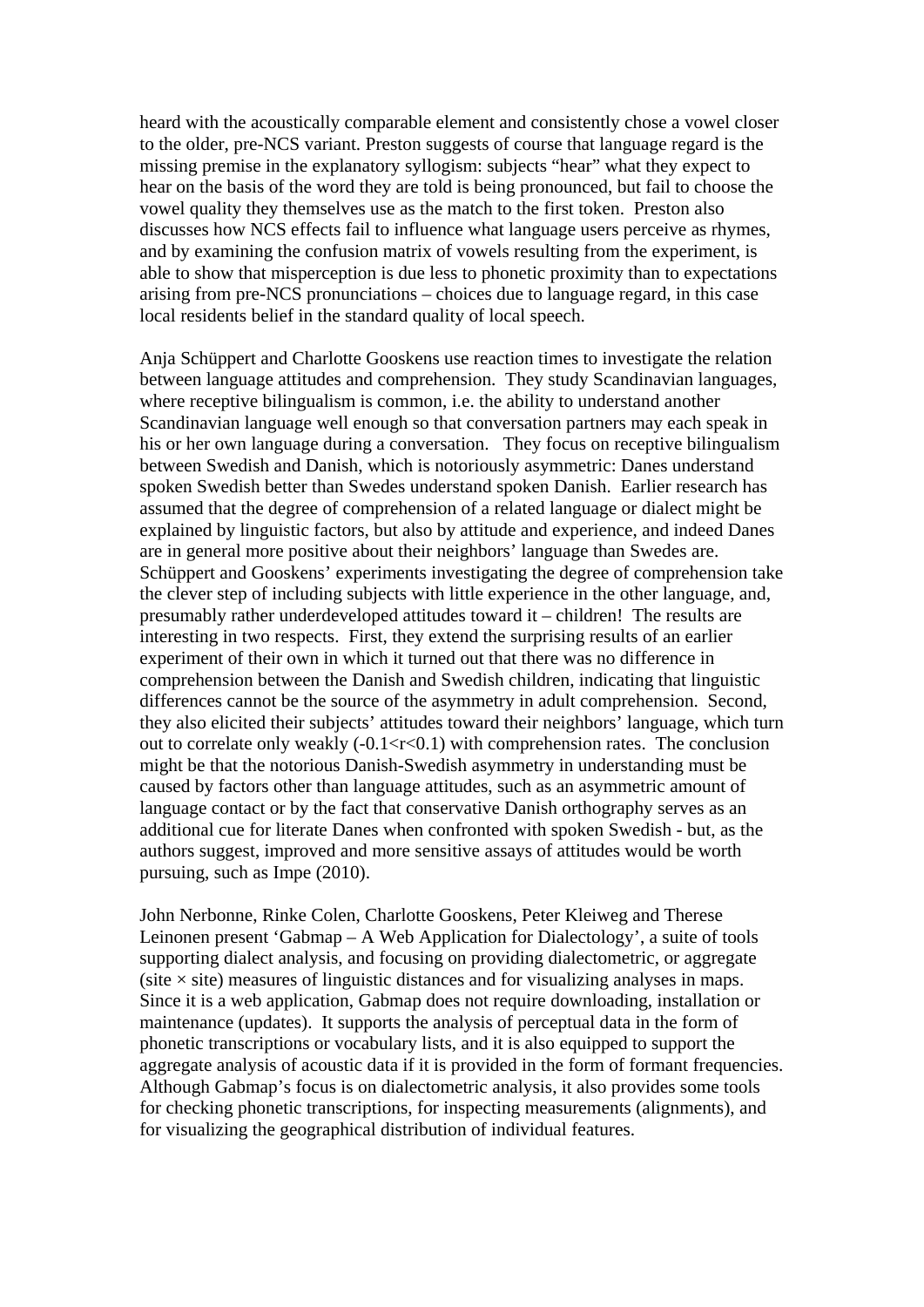Charlotte Gooskens, Sebastian Kürschner and Renée van Bezooijen study the intelligibility of standard German and Low German for speakers of Dutch. The study shows that the Dutch listeners in their experiment understand Standard German better than Low German, even though Low German is linguistically closer to Dutch than standard German is. Pronunciation by itself should favor the understanding of Low German, which leads the authors to conclude that their subjects' greater amount of experience with Standard German, which is broadcast on Dutch television throughout the country, must be facilitating their comprehension. A second series of experiments was conducted comparing the comprehension of Dutch subjects from areas near the German border with (the comprehension of) subjects from areas relatively far from the border. The comprehension of Low German was the focus. Note that the "border" subjects had a double advantage, having both more opportunity for contact and a linguistic advantage as speakers of a dialect (Low Saxon) that is linguistically closer to Low German, and indeed their comprehension was superior. Gooskens and her colleagues carefully analyze the comprehension of cognate words separately from that of non-cognate words. It also turns out that the border subjects have a substantial advantage in the comprehension of cognates, and that pronunciation distance between Low German on the one hand and either standard Dutch or Low Saxon correlates strongly with a word's comprehensibility, providing evidence that linguistic proximity is an important player in predicting comprehensibility as well. Since the border subjects understand non-cognate words better than their compatriots further west, the authors conclude that experience also plays a role, albeit a less important one, in comprehension.

Christoph Purschke's paper 'Regional Linguistic Knowledge and Perception. On the Conceptualization of Hessian,' focuses on the perception of dialects by local laymen as opposed to professional dialectologists or sociolinguists. Information about laymen's conceptualization is obtained from maps they provide during experimental sessions (Preston 2010). Speakers in Hessen tend to classify speech into one of about eight classes and areas, including e.g., standard German, Bavarian or Berliner. Speakers from different areas identify different classes and areas – those from a larger area identify more, and subjects asked to identify speech areas within smaller maps tend to discriminate more finely. Purschke emphasizes that the lay classification is not based purely on acoustic experience, but reflects instead the complex conceptualization of language and language varieties, a more socially based construct than personal experience alone. The author examines conceptualization at different levels of detail, examining both the different varieties of German, but also the different dialects within Hessian. As an example of the impact of a factor that is not linguistic, Purschke notes the salience of Frankfurt in his subjects' reports, presumably due to the overriding importance of Frankfurt in Hessen and in the media. The paper goes on to show that conceptualization influences both perception and production. Purschke reports on how well Hessians are able to identify the provenance of different varieties when they perceive them, and that new Hessian (the variety of Frankfurt) is identified relatively well, in accordance with Frankfurt's conceptual salience. He also examines how well non-Hessians can produce (mimic) Hessian, where he again detects a conceptual orientation toward features found in Frankfurt.

Martijn Wieling and John Nerbonne ask whether pronunciation distance measures may be used to compare dialect distances in different language areas even when the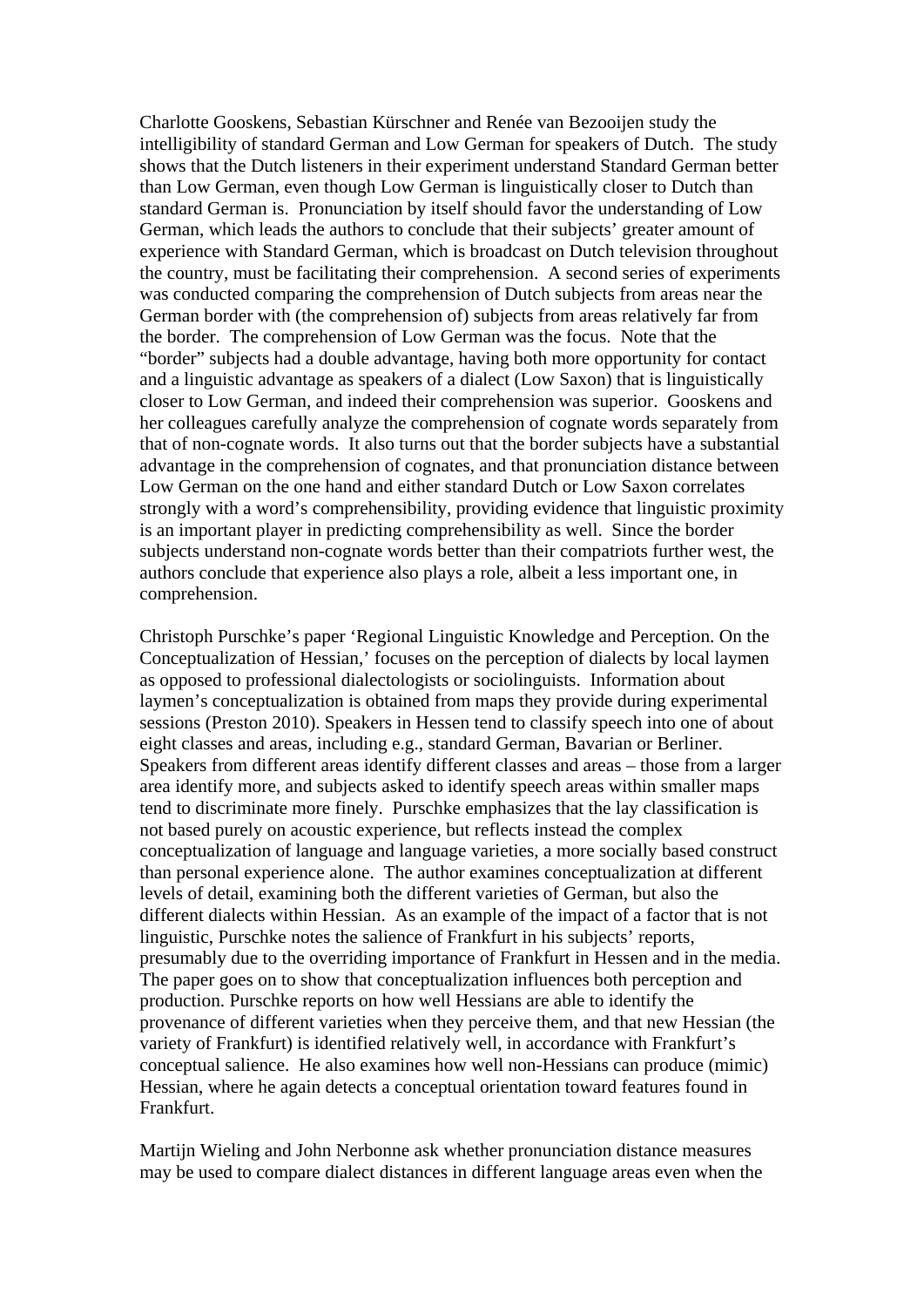dialect pronunciations have been transcribed rather differently. Their article concerns primarily perception since phonetic transcriptions of the sort dialectological field workers produce reflect perception of speech, not its production or attitudes toward it. The work is motivated by the wish to compare distributions of linguistic variation in different language areas, e.g. the distribution of the Dutch (language differences) of the Low Countries to the German of Bavaria, or the English of the U.S. eastern seaboard to the Catalan of northeastern Spain and Andorra. This would be straightforward if one restricted one's attention to lexical differences or other categorical differences, but the problem is more challenging when one wishes to compare pronunciations in the form of phonetic transcriptions. The authors demonstrate that the degree of phonetic detail influences the pronunciation distance measures and set out to develop a procedure to control for it. Wieling and Nerbonne suggest an iterative process where phonetic segments that play little role in distinguishing pronunciations are mapped, one by one, to a nearest neighbor. As the authors note, the procedure is also interesting when dialect atlas collections vary systematically in the degree of detail in their transcriptions.

#### Acknowledgments

We are most grateful to the authors for entrusting their papers to us, and to the anonymous referees, for their important criticisms. The workshop was hosted by the University of Leuven, and organized in co-operation with the University of Groningen and the Radboud University, Nijmegen, who were collaborating on the project investigating the interaction of intelligibility, attitude and linguistic distance, sponsored by the Flemish-Dutch committee, which was, in turn, a collaboration between the Dutch and Flemish national science foundations (NWO and FWO). We appreciate their financial support of the workshop, which provided the impetus for this collection.

# References

- VAN BEZOOIJEN, Renée (2001) Poldernederlands. Hoe kijken vrouwen ertegenaan? *Nederlandse Taalkunde* 6 (4), 257-271.
- GEERAERTS, Dirk, Stefan GRONDELAERS & Dirk SPEELMAN (1999) *Convergentie en Divergentie in de Nederlandse Woordenschat: een Onderzoek naar kledingen voetbalnamen*. Amsterdam: Meertens Institute.
- GOOSKENS, Charlotte (2007) The contribution of linguistic factors to the intelligibility of closely related languages. *Journal of Multilingual and Multicultural Development* 28 (6), 445-467.
- GRONDELAERS, Stefan, Roeland VAN HOUT & Mieke STEEGS (2010) Evaluating regional accent variation in standard Dutch. *Journal of Language and Social Psychology* 29, 101-116*.*
- HEERINGA, Wilbert & John NERBONNE (2001) Dialect areas and dialect continua. *Language Variation and Change* 13(3), 375-400.